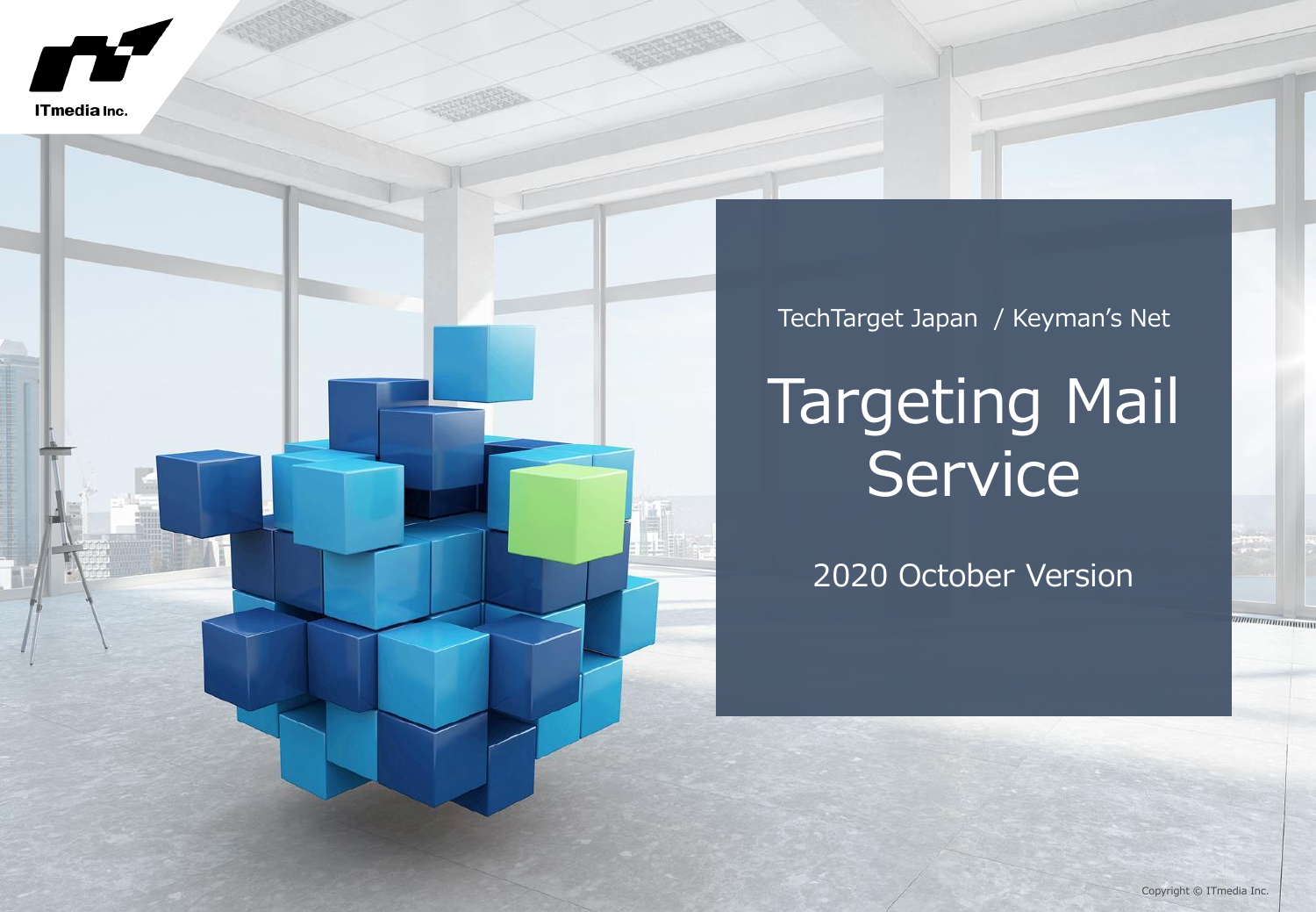### Targeting Mail

### Exclusive Email advertisement that can specify delivery target with readers' attribute and action history

This is an exclusive type of email advertisement that can be delivered to specific targets based on the readers' attribute and action history of TechTarget Japan and Keyman's Net members. Please use it to promote the posted contents or drive traffic to the campaign site

|                                       | ◆TechTargetジャパン/キーマンズネット Information                                                                  | 2018/11/28                                                                           |
|---------------------------------------|-------------------------------------------------------------------------------------------------------|--------------------------------------------------------------------------------------|
|                                       |                                                                                                       |                                                                                      |
|                                       |                                                                                                       | 東京·大阪·福岡開催: ITmedia エンタープライズセキュリティセミナー                                               |
| ! 大阪・福岡開催 !                           |                                                                                                       |                                                                                      |
| 続けている人なのかもしれません。                      | 「そんなこと、セキュリティの世界では常識じゃないですか」 –                                                                        | 今、一番のセキュリティホールは、そんな「分かったつもり」の古い常識にとらわれ<br>サイバーセキュリティの進化に乗り遅れないために、最新の情報を提供します。       |
| http://rd.itmedia.jp/1QSR             |                                                                                                       |                                                                                      |
| 実態を明らかにします。                           |                                                                                                       | ITmediaエンタープライズセキュリティセミナーでは、東京·大阪·福岡を巡り、<br>CSIRT、攻撃者、リサーチャー、金融機関、AI研究者など、多彩な視点から脅威の |
| 講演者:ANAシステムズ株式会社<br><大阪、福岡>           | ●作ってみましたCSIRT(自称)。でも、ホントにこれで良かったの?<br>~CSIRTとしてやるべきことをおさらいしよう~                                        |                                                                                      |
| 〈大阪、福岡〉                               | ● サイバークエスト ITmedia方面に標的型攻撃やってみた                                                                       |                                                                                      |
| <大阪>                                  | ● あなたの「ココロのスキマ」も狙われる?たった「1通」のメールの話                                                                    |                                                                                      |
| 詳しくはこちらし<br>http://rd.itmedia.jp/10SS |                                                                                                       |                                                                                      |
| 開催概要                                  |                                                                                                       |                                                                                      |
|                                       | ★名称: ITmediaエンタープライズセキュリティセミナー<br>東京・大阪・福岡ロードショー                                                      |                                                                                      |
| ★日程:                                  | 【大阪】2018年12月5日(水) 13:00~17:40(受付12:30~)<br>【福岡】2018年12月11日 (火) 13:00~17:30 (受付12:30~)<br>レソラNTT夢天神ホール | ブリーゼプラザ                                                                              |
| ★詳しくはこちら<br>http://rd.itmedia.jp/1QST | ★参加費:無料 (事前登録制) 主催: ITmediaエンタープライズ編集部                                                                |                                                                                      |

Rate / Specification

### Rate per Delivery: JPY 300,000 or more

【Breakdown】

○ Rate per Person: @JPY 100

○ Basic Rate: JPY 100,000 @JPY 200 (When company names are specified.)

○ Reminder Email Delivery: JPY 50,000 per Delivery (Up to Twice) Sending additional emails to non-click readers (Excluding unsubscribed readers.)

#### Delivery Time and Date

(JST) at 9AM, 10AM, 11AM, 12AM, 1PM, 3PM or 4PM on business days

#### Ad Material Specification

- Email Title : 30 double-byte characters or less
- Body : 38 double-byte characters or less per 1 line. 100 lines or less.
- URLs : 20 URLs or less
- Report : Number of Clicks (7-days report from the email delivery date)
- Ad Material Deadline: By 6:00 PM (JST) on the 3 business days before the delivery date
- For more regulations, please visit [http://corp.itmedia.co.jp/corp/ad/regulation\\_format.html](http://corp.itmedia.co.jp/corp/ad/regulation_format.html)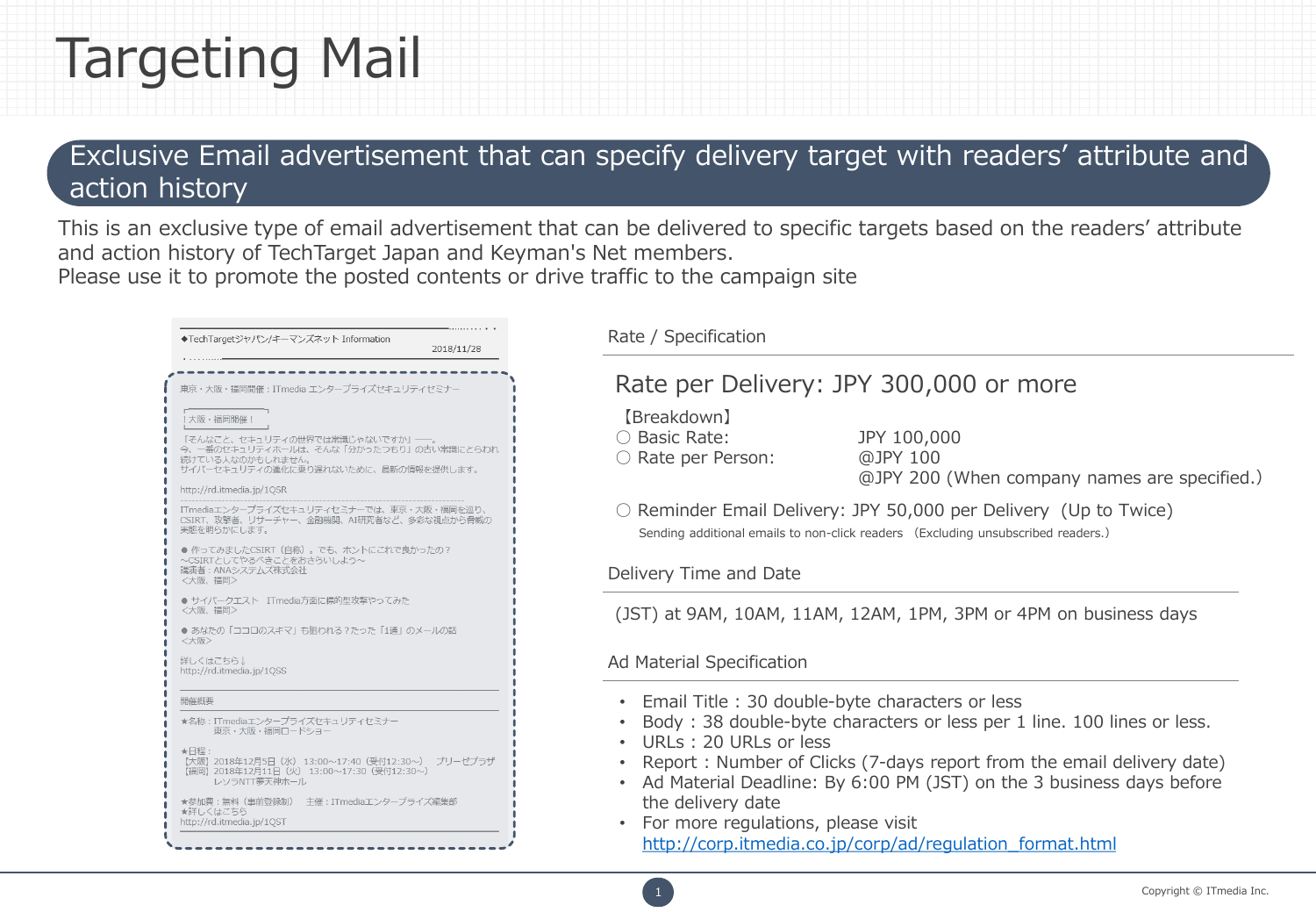## Segment Field (1)

Advertisers can choose segments from the following fields when sending Targeting Mail.

"Number of Employees," "Job Title," "Revenue," "Size of IT-related Budget," "Work Location," "Decision-Making Position," "Job Function," "Industry," "Interests (Based on Article Browsing History)," "Interests (Selected by Users When Registering)," "Interests (Based on Vendor Content Browsing History)" and "Client's Content Browsing History"

※ Advertisers can select as many items as they like within the same segment field.

**Industry** 

※ The difference between "Interests (Based on Article Browsing History)," "Interests (Selected by Users When Registering)" and "Interests (Based on Vendor Content Browsing History)" are as follows.

- Interests (Based on Article Browsing History): Interests based on editorial article browsing history (e.g., readers who browse editorial articles on Servers & Storage  $\rightarrow$  Target audience of "Server & Storage")
	- Interests (Selected by Users When Registering): Interests selected by users when they register membership (e.g., Readers who check "Virtualization" in the interest section when registering as a member  $\rightarrow$  Target audience of "Virtualization")
	- Interests (Based on Vendor Content Browsing History): Interests based on vendor content browsing history (e.g., Readers who browse vendor's whitepaper tagged with "Cloud" → Target audience of "Cloud")

|  | Agriculture/Forestry/Fishery/Mine                    | <b>Information Technology Consulting</b>                                         | Self-employed Doctor                                   |
|--|------------------------------------------------------|----------------------------------------------------------------------------------|--------------------------------------------------------|
|  | Construction                                         | Other Information Processing/Information Services                                | Doctor                                                 |
|  | <b>Trading Company</b>                               | <b>Telecommunication Carrier</b>                                                 | Dentist                                                |
|  | Computer (hardware manufacturer)                     | Information Service Provider/Internet Data<br>Center/SaaS/Cloud service provider | <b>Nurse</b>                                           |
|  | Computer (software manufacturer)                     | <b>Other Communication Services</b>                                              | <b>Medical Processor</b>                               |
|  | Electronic Components/Devices/Electronic Circuits    | Computer-related product distributor/Reseller                                    | Caregiver/Visiting Nurse                               |
|  | Electric-related Product Manufacturer                | Other Whole seller/Reseller                                                      | Others (Occupational Therapist, Physical<br>Therapist) |
|  | Automotive/Transportation-related Manufacturer       | Infrastructure (Electricity/Gas/Heat Supply/Water)                               | <b>Other Services</b>                                  |
|  | Industrial/Office usage-related product Manufacturer | <b>Transportation/Postal Service</b>                                             | Government/Civil Service/Association                   |
|  | Foods/Chemical/Pharmaceutical Manufacturer           | Finance/Insurance company                                                        | <b>Other Business</b>                                  |
|  | Materials/Energy-related Manufacturer                | Real Estate/Lease Company                                                        | Freelance Profession                                   |
|  | Other Manufacturer                                   | Hotel/Food Services                                                              | Housewife/Househusband                                 |
|  | Packaged Software                                    | Daily life-related Services/Entertainment                                        | Student                                                |
|  | System Intergreter                                   | <b>Special Technical Services</b>                                                | Unemployed                                             |
|  | Contracted Development/Information Processing        | Newspaper/Publisher/Broadcast/Media/Advertisement                                |                                                        |
|  | <b>Embedded Software</b>                             | Education/Learning Aid Services                                                  |                                                        |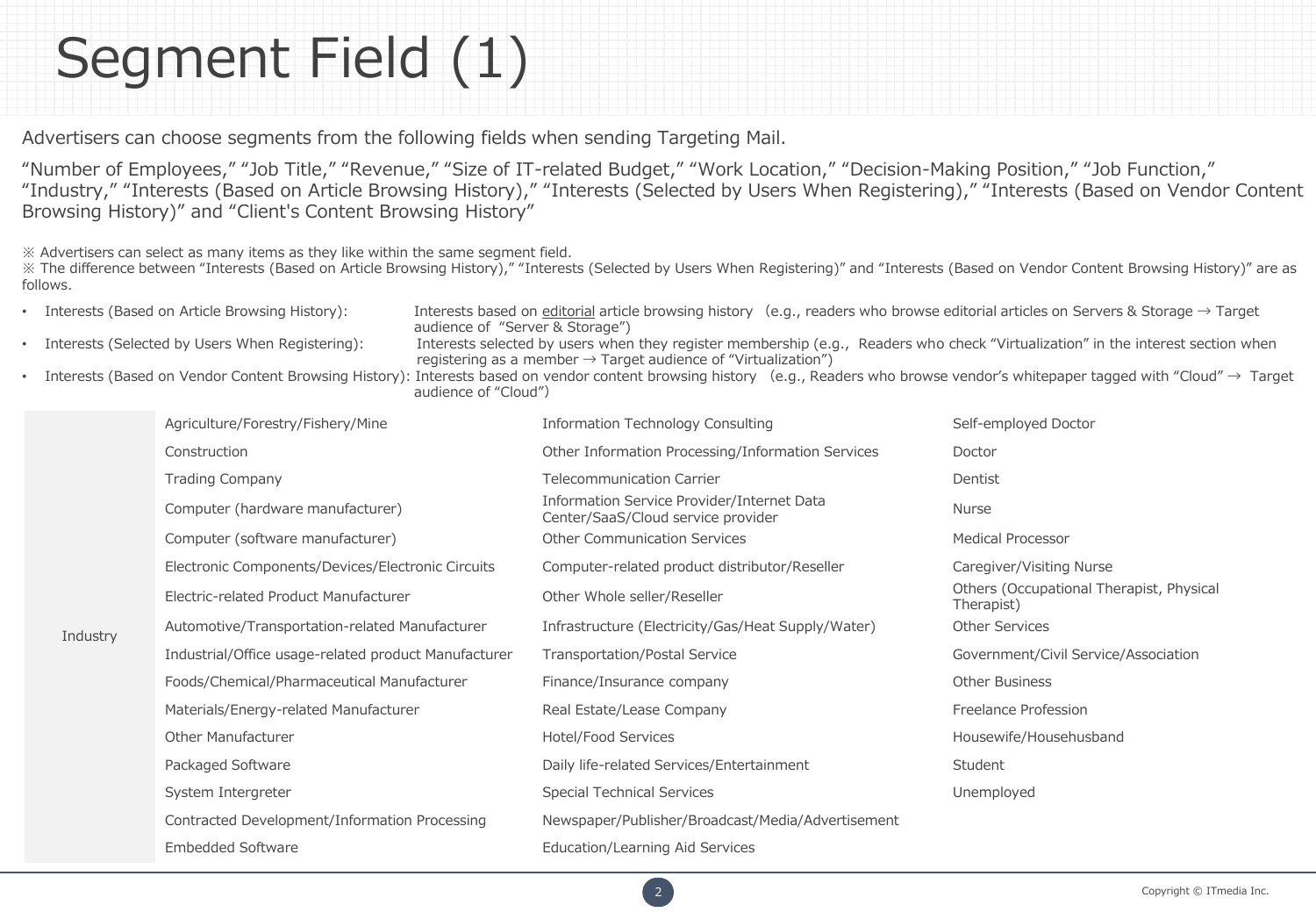## Segment Field (2)

|              | Management/Corporate Planning                                   |           | Logical and Circuit Design (Analog)                                                                            |         | Accounting                          |
|--------------|-----------------------------------------------------------------|-----------|----------------------------------------------------------------------------------------------------------------|---------|-------------------------------------|
| Job Function | Environmental Measure/Environmental Program Promotion           |           | Logical and Circuit Design (Digital)                                                                           |         | Materials and Procurement           |
|              | Internal Information System (CIO/Manager)                       |           | Mechanical Design (Machinery/Body)                                                                             |         | Advertising/Marketing               |
|              | Internal Information System (Planning/Procurement)              |           | Other Designs                                                                                                  |         | Public Relations/Investor Relations |
|              | Internal Information System (Development/Operation/Maintenance) |           | Analysis/Simulation                                                                                            |         | Design/Creative                     |
|              | Internal Information System (Others)                            |           | Embedded Software Development (Project Management / Architect)                                                 |         | Sales/Other Services                |
|              | Information Technology Consultant                               |           | Embedded Software Development (Design / Programming)                                                           |         | Other specialist                    |
|              | Information Technology Architect                                |           | Embedded Software Development (Testing/Quality Assurance)                                                      |         | Other general office worker         |
|              | Project Manager                                                 |           | Manufacturing / Production                                                                                     |         | Housewife/Househusband              |
|              | System Analysis/System Design                                   |           | Precaution Management/Process Management                                                                       |         | Student                             |
|              | Programming/Testing                                             |           | Quality Assurance                                                                                              |         | Unemployed                          |
|              | Maintenance/Operation                                           |           | Other Engineering and Manufacturing related                                                                    |         |                                     |
|              | Other Information System related                                |           | <b>General Affairs</b>                                                                                         |         |                                     |
|              | Product Planning                                                |           | Human Resources/Internal Education                                                                             |         |                                     |
|              | Research                                                        |           | Legal/Intellectual Property/External Affairs                                                                   |         |                                     |
|              | Development                                                     |           | Finance                                                                                                        |         |                                     |
|              |                                                                 |           |                                                                                                                |         |                                     |
|              | Less than 10                                                    |           | Executive                                                                                                      |         | Less than 50 million yen            |
|              | 10 to 49                                                        | Job Title | Senior Executive Manager                                                                                       | Revenue | 50 to 100 million yen               |
|              | 50 to 99                                                        |           | Director<br>Manager<br>Assistant Manager/leader<br>Employee/office staff<br>Contracted/commissioned/dispatched |         | 100 million to 1 billion yen        |
|              | 100 to 299                                                      |           |                                                                                                                |         | 1 to 5 billion yen                  |
|              | 300 to 499                                                      |           |                                                                                                                |         | 5 to 10 billion yen                 |
| Number of    | 501 to 999                                                      |           |                                                                                                                |         | 10 to 50 billion yen                |
| Employees    | 1,000 to 1,999                                                  |           |                                                                                                                |         | 50 to 100 billion yen               |
|              | 2,000 to 4,999                                                  |           |                                                                                                                |         | 100 to 1,000 billion yen            |
|              | 5,000 to 9,999                                                  |           | Part timer                                                                                                     |         |                                     |
|              | $10.001$ or above                                               |           |                                                                                                                |         | 1,000 billion yen or above          |

10,001 or above

Non-corporate organization

Not Applicable

Work Location 47 Prefectures Abroad

Unemployed **Others**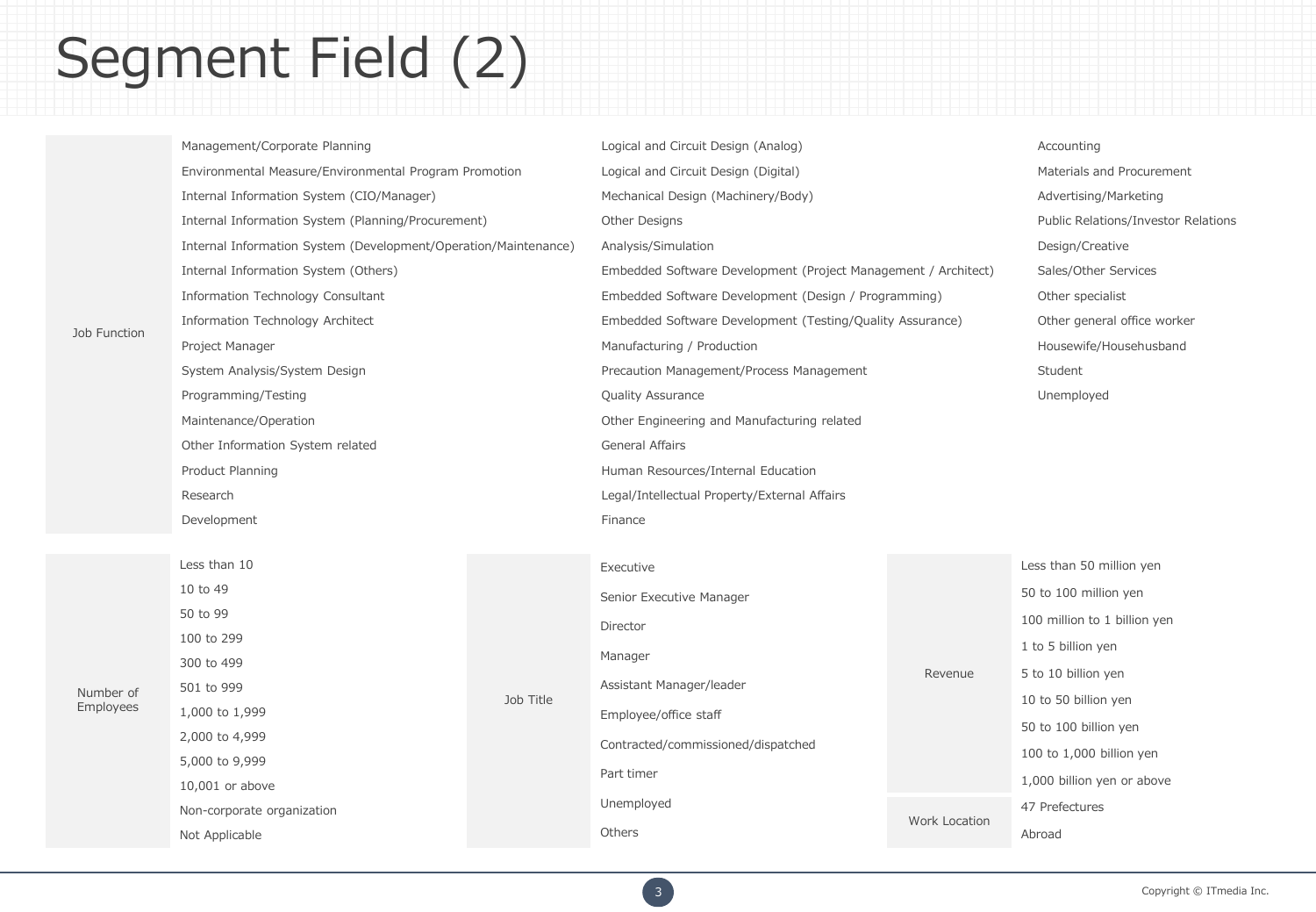## Segment Field (3)

Interests (Based on Article Browsing History) Cloud Virtualization Server & Storage Smart Mobile Networking System Ope Mgmt Management and IT Small and Medium Enterprises and IT **Security** ERP Data Analysis CRM & SFA Information System System Development Medical IT Education IT Client's Content Browsing History Advertisers can specify or exclude members who have viewed their contents in the past 6 months.

Cloud Computing The Cloud Computing Cloud Computing Information Leak Measures Cutsourcing Cloud Computing Cutsourcing IaaS/PaaS/BaaS Encryption Workflow CTI/Help Desk Smartphone/Tablet **Endpoint Security** EIP EIP **EIP** CRM PDA/Mobile Device/Cellular **Anti-spyware** Anti-spyware Enterprise Search SFA Desktop PC **Spam Protection** Content and Document Management **EC-related Applications** Content and Document Management Note PC **Note PC Phishing measures Phishing measures Cffice Software CFFICE Software** Marketing-related Tools Thin Client Targeted Attack DBMS CMS POS Terminal **Exercise Secure Access** POS Terminal **Firewall** POS Terminal **POS Terminal** Web Access Analysis Server Virtualization **Server Virtualization** UTM UTM BI/BA/OLAP BI/BA/OLAP Client Device Management Desktop Virt. /VDI/DaaS IDS/IPS Data Warehousing Integrated Operations Management Application Virtualization **DoS Attack Countermeasures** Data Mining/Statistical Analysis **IT Asset Management** Virtual Environment Mgmt **Cuarantine Network Cuarantine Network** Big Data **Big Data** Performance Management PC Virtualization **Example 2018** Cloud Security Cloud Security Remote Access **Identity Management** Storage Virt. /SDS Zero Trust Network Management OS SDN/Network Virtualization/SD-WAN Authentication Server Bandwidth Management Directory Services AI/Machine Learning/Deep Learning **Access Management** Access Management Routers **ERP** RPA **Suite Construction Construction** One-time Passwords Switches Switches Switches **Switches** Inventory Management Wireless LAN/WAN/Wi-Fi Single Sign-on Single Sign-on Bandwidth Control Devices SCM IA Server/PC Server Digital Signature/Watermarking/PKI Load Balancers/ADCs/Load Balancing Sales Management UNIX Server **Biometric Authentication** WAN/Web Acceleration EDI/Distribution BMS Off-Computer/Mainframe **Authentication Devices** VPN VPN VEN Human Resources/Payroll Disk Storage Transform MDM/EMM MOM/EMM Wide Area Ethernet Transformation of Finance and Accounting SSD/Flash Storage **Log Management** Log Management M2M/IoT/RFID (IC tags) Electronic Medical Records SAN SAN Trail Management Trail Management Project Management Tools Receipt Computer NAS NAS STATES Vulnerability Countermeasures Development support services Ordering System Optical Disk Devices **Database Security Community Analytics**/Design Tool **Analytics/Design Tool** Medical Image Filing System Tape Device **Physical Security** Physical Security **Development Tool** Development Tool Medical Cloud Hyper-converged/Composable Infrastructure Risk Management Screen design/form design tools Medical Reservation System Power Supplies/Air Conditioning/Racks Unified Communications Rich Client Rich Client Hospital Management Systems Hosting Services **Multiple Services** VoIP Gateways Voich Cateways Web Server/Application Server Nursing/Welfare Related Systems Backup Devices **State Conferencing Conferencing Conferencing** EAI/ETL Conferencing EAI/ETL Conferencing and Education Support Backup Software **Email** Email Email Email And Mobile Development Classroom Support Hardware Virtualized Backup Enterprise Social BPM/BAM

Interests (Selected by Users When Registering) / Interests (Based on Vendor Content Browsing History) ※Lists are common.

Mobile Security **Security** Croupware Groupware **IT Management/IT Strategy Solutions** 

Cloud Storage Security Standards/Policies Testing/Debugging/Tuning Tools Regional Medical Cooperation Systems Data Center **IP Telephony/IP-PBX** Web Services School Administration Software/Services School Administration Software/Services HPC/Grid Computing The Support Software/Services Video/Video Conferencing Library/Component Tearning Support Software/Services Software/Services Disaster Recovery **Example 20 and School Infrastructure Construction Support** DevOps School Infrastructure Construction Support Products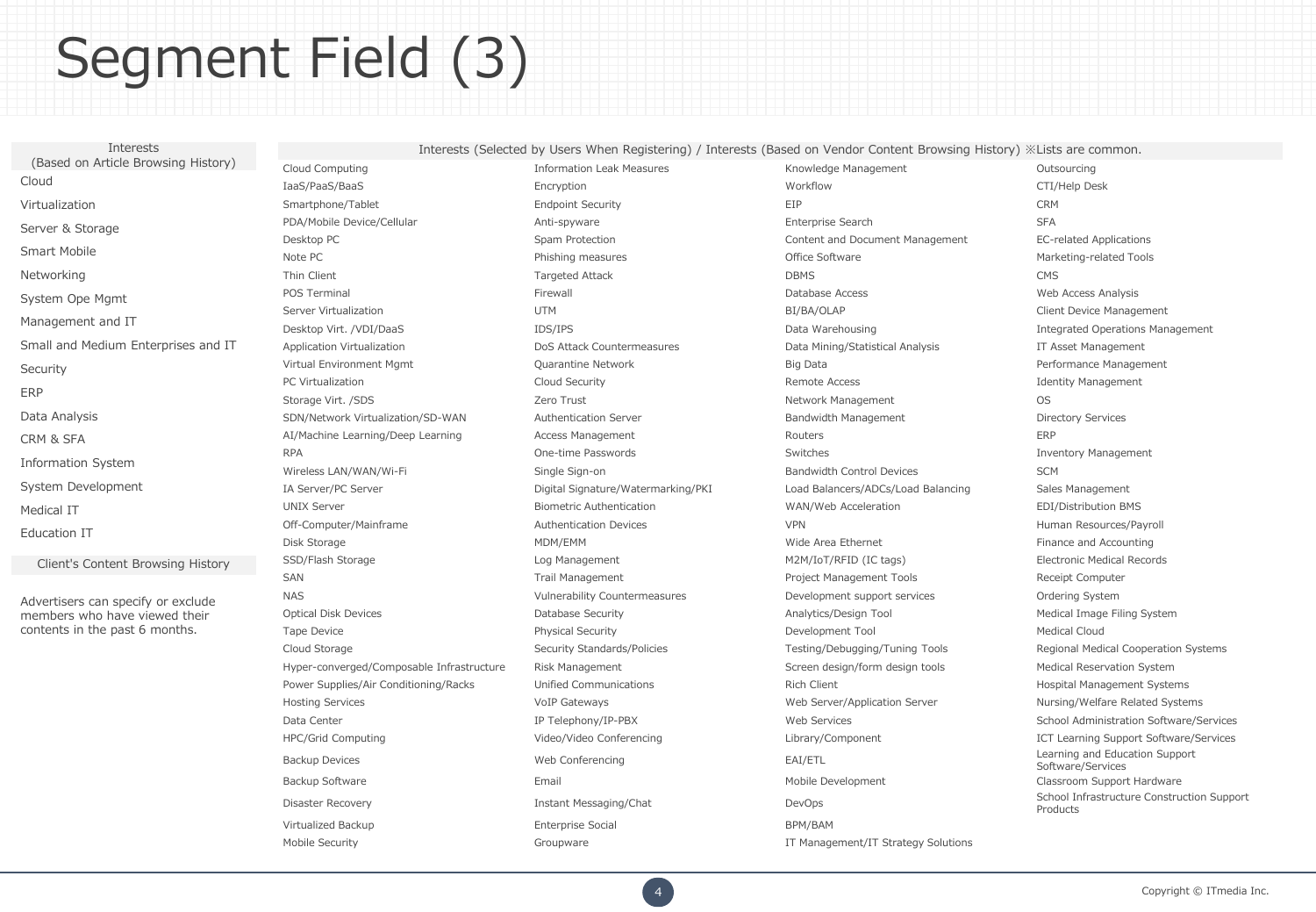### Cancellation Policy

In the event of cancellation by the advertiser after receipt of an order, the following rates will be charged as a cancellation fee.

| <b>Advertising Menu</b>                                                 |                                                         |                              | <b>Cancellation Fee</b>                                                                                                                                                                                                                                                                                                                                                              | Applicable Products / Services(Please ask<br>us if you can't find the product in the list<br>below.)               |  |
|-------------------------------------------------------------------------|---------------------------------------------------------|------------------------------|--------------------------------------------------------------------------------------------------------------------------------------------------------------------------------------------------------------------------------------------------------------------------------------------------------------------------------------------------------------------------------------|--------------------------------------------------------------------------------------------------------------------|--|
| Display Advertising / Email Advertising<br>Advertorial (Tie-in Article) |                                                         |                              | Before the material deadline: 50%<br>After the material deadline: 100%                                                                                                                                                                                                                                                                                                               | Display Advertising / Email Advertising                                                                            |  |
|                                                                         |                                                         |                              | Before submission of the first draft for proof-reading: 50% of the advertising fee<br>(including production fee, insertion fee and promotion fee)<br>After submission of the first draft for proof-reading: 100% of the advertising fee<br>(including production fee, insertion fee and promotion fee)                                                                               | Guaranteed Insertion Term Advertorial (Tie-<br>in Article)<br>Guaranteed Page View Advertorial (Tie-in<br>Article) |  |
| Lead<br>Generation                                                      | Guaranteed Number of<br>Leads                           | <b>Lead Generation</b>       | Before the campaign starts: $50\%$ of the advertising fee (basic fee + lead generation fee)<br>After the campaign starts: $100\%$ of the advertising fee (basic fee + lead generation fee)                                                                                                                                                                                           | LG. Basic / Segment                                                                                                |  |
|                                                                         |                                                         | Production Option            | Before submission of the first draft for proof-reading: 50% of the production fee<br>After submission of the first draft for proof-reading: 100% of the production fee                                                                                                                                                                                                               | LG. Segment Option - Advertorial (Tie-in<br>Article) Production<br>LG. Segment Option - White Paper Production     |  |
|                                                                         |                                                         | Other Options                | Before the campaign starts: 50% of the advertising fee (option fee)<br>After the campaign starts: 100% of the advertising fee (option fee)                                                                                                                                                                                                                                           | LG. Segment Option - Customized Survey<br>LG. Segment Option - Telemarketing                                       |  |
|                                                                         | Guaranteed Insertion Term                               | White Paper                  | Before the campaign starts: 50% of the advertising fee<br>After the campaign starts: 100% of the advertising fee                                                                                                                                                                                                                                                                     | TechFactory Guaranteed Insertion Term<br>Program                                                                   |  |
|                                                                         |                                                         | Advertorial (Tie-in Article) | Before submission of the first draft for proof-reading: 50% of the advertising fee<br>After submission of the first draft for proof-reading: 100% of the advertising fee                                                                                                                                                                                                             | TechFactory Guaranteed Insertion Term<br>Program                                                                   |  |
|                                                                         | Long Term Lead Generation Program (6 months or<br>(more |                              | Up to the spending of half of the amount applied for: 50% of the advertisement fee(basic<br>fee+lead generation fee)<br>After the spending of half of the amount applied for: Unused portions can be cancelled                                                                                                                                                                       | LeadGen. Segment (6 months or more Lead<br>Generation Program)                                                     |  |
| Seminar                                                                 | Collective Seminar                                      |                              | Until 41 days before the seminar opening date: 50% of the advertising fee<br>After 40days before the seminar opening date: 100% of the advertising fee                                                                                                                                                                                                                               | Seminar Hosted by ITmedia / Virtual Expo<br>Sponsoring Plan                                                        |  |
|                                                                         | Entrusted Seminar                                       |                              | Planning Fee / Operating Fee<br>· Until 41 days before the seminar: 50% of the advertising fee<br>· Within 40 days before the seminar: 100% of the advertising fee<br>Other actual cost will be charged in accordance with the cancellation policy of the<br>subcontractor.<br>· Venue Fee/ ITmedia's Operating Fee<br>· Any other costs incurred as a result of customizing program | <b>Entrusted Seminar</b>                                                                                           |  |
| Others                                                                  | <b>ABM Report</b>                                       |                              | Before the first delivery: 50% of the advertising fee<br>After the first delivery: 100% of the advertising fee                                                                                                                                                                                                                                                                       | <b>ABM Report</b>                                                                                                  |  |
|                                                                         | Customized Booklet / Offprint                           |                              | Before submission of the first draft for proof-reading: 50% of the advertising fee<br>After submission of the first draft for proof-reading: 100% of the advertising fee                                                                                                                                                                                                             | Custom Booklet<br>Offprint                                                                                         |  |
|                                                                         | Video Production                                        |                              | Until 2 days before video shooting date: 50% of the advertising fee<br>After the previous day of video shooting date: 100% of the advertising fee                                                                                                                                                                                                                                    | Video Production                                                                                                   |  |
|                                                                         | <b>Customized Research</b>                              |                              | Before the research starts: 50% of the advertising fee<br>After the research starts: 100% of the advertising fee                                                                                                                                                                                                                                                                     | Customized Research                                                                                                |  |